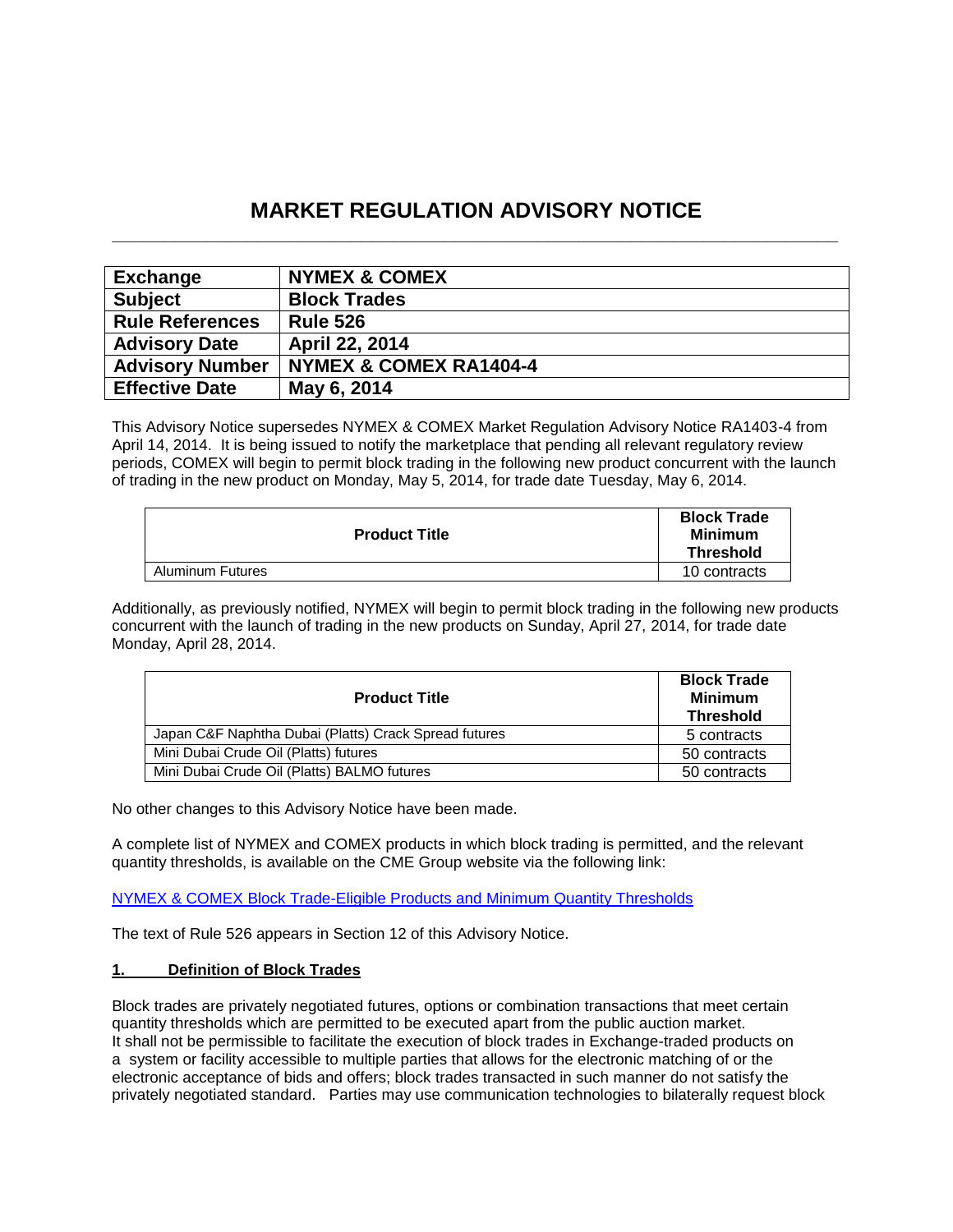NYMEX & COMEX RA1404-4 April 22, 2014 Page 2 of 7

quotes from one or more participants and to conduct privately negotiated block trades. Parties may also utilize technologies supported by third parties which allow for the electronic posting of indicative block markets displayed to multiple market participants. However, block trades executed between parties on the basis of such electronically displayed indicative markets may be transacted only through direct bilateral communications involving the broker, where applicable, and the parties to the trade. All block trades are subject to the conditions set forth in NYMEX and COMEX Rule 526 and in this Advisory Notice.

# **2. Participation in Block Trades**

Each party to a block trade must be an Eligible Contract Participant as that term is defined in Section 1a of the Commodity Exchange Act. Eligible Contract Participants generally include exchange members and member firms, broker/dealers, government entities, pension funds, commodity pools, corporations, investment companies, insurance companies, depository institutions and high net-worth individuals. Commodity trading advisors and investment advisors who are registered or exempt from registration, and foreign persons performing a similar role and subject as such to foreign regulation, may participate in block transactions provided they have total assets under management exceeding \$25 million and the block trade is suitable for their customers.

A customer order may be executed by means of a block trade only if the customer has specified that the order be executed as a block trade.

Orders may not be bunched to meet the minimum block quantity thresholds.

## **3. Time and Prices of Block Trades**

Block trades may be executed at any time, including times during which the public auction market is closed.

Block trades must be transacted at prices that are **"fair and reasonable"** in light of (i) the size of the transaction, (ii) the prices and sizes of other transactions in the same contract at the relevant time, (iii) the prices and sizes of transactions in other relevant markets, including, without limitation, the underlying cash market or related futures markets, at the relevant time, and (iv) the circumstances of the markets or the parties to the block trade.

The trade price must be consistent with the minimum tick increment for the market in question. Additionally, each outright transaction and each leg of any block eligible spread or combination trade must be executed at a single price.

Block trade prices are reported independently of transaction prices in the regular market and are not included as part of the daily trading range. Block trade prices do not elect conditional orders (e.g. stop orders) or otherwise affect orders in the regular market.

# **4. Block Trade Minimum Quantities for Outrights, Spreads and Combinations**

The block trade minimum quantity requirements for outright futures and options are set forth in the list of block trade eligible products which is available on the CME Group website via the following link:

# [NYMEX & COMEX Block Trade-Eligible Products and Minimum Quantity Thresholds](http://www.cmegroup.com/clearing/trading-practices/NYMEX-COMEXblock-trade.html)

a) Intra-Commodity Futures Spreads and Futures Combinations and Intra-Commodity Options Spreads and Options Combinations

These spreads and combination transactions may be executed as block trades provided that the sum of the quantities of the legs of the transaction meets the minimum block quantity threshold.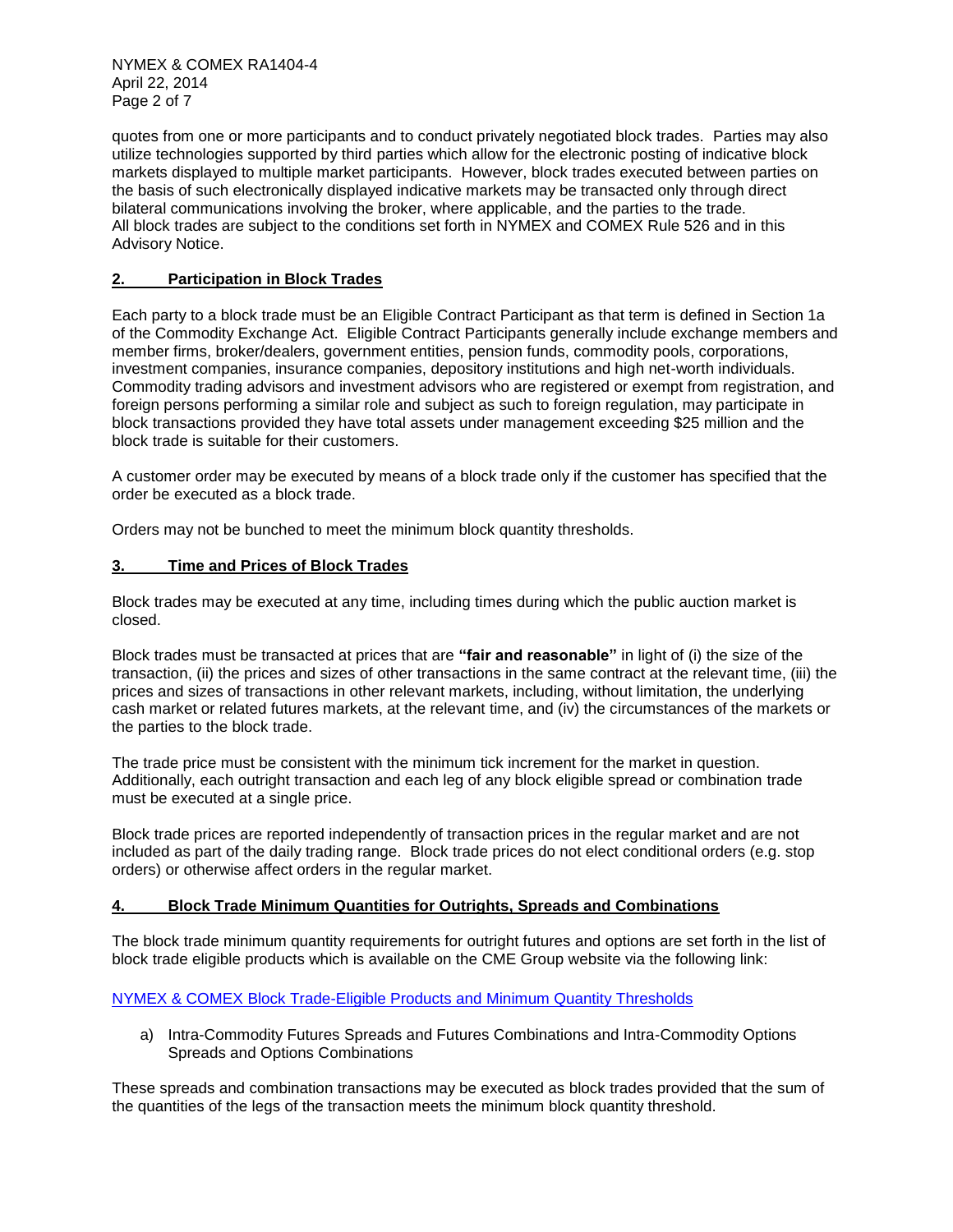b) Inter-Commodity Futures Spreads and Futures Combinations and Inter-Commodity Options Spreads and Options Combinations

These spreads and combination transactions may be executed as block trades provided that the sum of the quantities of the legs of the transaction meets the larger of the threshold requirements for the underlying products.

c) Options/Futures Spreads

Options/futures spreads may be executed as block trades provided that the options component of the spread meets the minimum quantity threshold for the outright option or option combination and the quantity of futures executed is consistent with the delta of the options component of the spread.

## **5. TAS & TAM Block Trades**

Certain block-eligible futures contract months may be executed as block trades and assigned the current day's settlement price or any valid price increment ten ticks higher or lower than the settlement price ("TAS block trades"). Certain block-eligible futures contract months may also be executed as block trades and assigned the current day's marker price or any valid price increment ten ticks higher or lower than the marker price ("TAM block trades").

Additionally, intra-commodity calendar spreads may be executed as TAS or TAM block trades provided that the underlying spread is eligible for TAS or TAM trading. Please refer to the most recent Advisory Notice on TAS and TAM transactions for the list of products, contract months and spreads for which TAS or TAM pricing is permitted.

The pricing of the legs of a TAS or TAM calendar spread block trade will be calculated as follows:

- The nearby leg of the spread will always be priced at the settlement or marker price, as applicable, for that contract month.
- The far leg of the spread will be priced at the settlement or marker price, as applicable, for that contract **minus** the allowable TAS or TAM price increment traded (–10 through +10), except in circumstances where the traded TAS or TAM price is the actual settlement or marker price of the contract.

TAS block trades, including eligible TAS calendar spread block trades, may not be executed on the last day of trading in an expiring contract.

The products and contract months in which TAS and TAM block trades are permitted are set forth in the list of block trade eligible products which is available on the CME Group website via the following link: [NYMEX & COMEX Block Trade-Eligible Products and Minimum Quantity Thresholds](http://www.cmegroup.com/clearing/trading-practices/NYMEX-COMEXblock-trade.html)

## **6. Block Trade Price Reporting Requirements**

## a) Time Requirements

Block trades in the following list of products must be price reported to the exchange within **five minutes** of the transaction.

- Brent Crude Oil Penultimate Financial futures (BB)
- Brent Crude Oil Last Day Financial futures (BZ)
- Light Sweet Crude Oil futures (CL)
- Gulf Coast Sour Crude Oil futures (MB)
- New York Harbor ULSD Heating Oil futures (HO)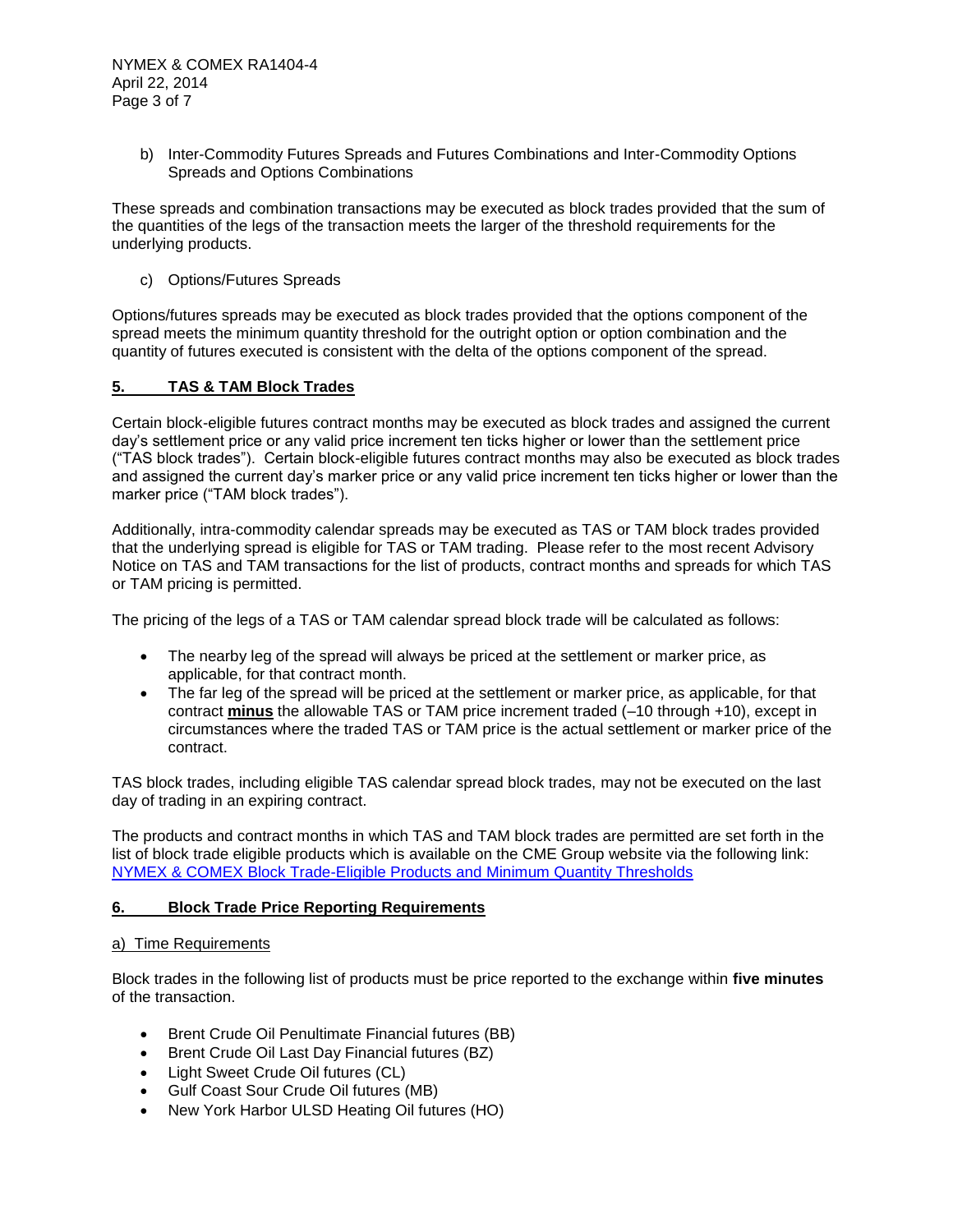NYMEX & COMEX RA1404-4 April 22, 2014 Page 4 of 7

- Henry Hub Natural Gas futures (NG)
- RBOB Gasoline futures (RB)
- NYMEX Cocoa, Coffee, Cotton and No. 11 Sugar futures (CJ, KT, TT and YO)
- Gold futures (GC)
- Silver futures (SI)
- Copper futures (HG)

Block trades in all other block-eligible NYMEX and COMEX products must be price reported to the exchange within **15 minutes** of the transaction. If the block transaction involves a spread or combination that includes certain legs subject to a five minute reporting requirement and other legs subject to a 15 minute reporting requirement, the reporting requirement for the transaction will be 15 minutes.

#### b) Reporting Obligation

Price reporting obligations are the responsibility of the seller, unless otherwise agreed to by the principal counterparties to the block trade; however, in the case of a brokered transaction, the price reporting obligation is the responsibility of the broker handling the block trade, unless otherwise agreed to by the principal counterparties to the block trade. For purposes of the foregoing, the term "seller" refers to the principal counterparty acting as the seller of the block trade.

The failure to submit timely, accurate and complete block trade reports may subject the party responsible for the reporting obligation to disciplinary action. Parties shall not be sanctioned for block reporting infractions deemed to arise from factors beyond the reporting party's control (e.g. the block trade fails the CME ClearPort automated credit check.)

#### c) Reporting Methods

Block trades must be price reported to the exchange via one of the methods described below:

## i) CME ClearPort

Block trades may be electronically submitted directly to CME Clearing via CME ClearPort. Block trades may also be price reported to the CME ClearPort Facilitation Desk by calling **1.866.246.9639** or via email at [FacDesk@cmegroup.com.](mailto:FacDesk@cmegroup.com) In either case, all of the data and information elements required in d) below must be submitted.

For information on reporting block trades through CME ClearPort, please contact customer service at 1.800.438.8616 or via email at [ClearPort@cmegroup.com.](mailto:ClearPort@cmegroup.com)

## ii) CME Direct

Block Trades may be electronically submitted to CME Clearing via entry on the CME Direct platform, which will satisfy the price reporting requirement. The CME Direct platform is directly connected to CME ClearPort. For information on submitting Block Trades through CME Direct, please contact CME Direct Support at [CMEDirectSupport@cmegroup.com.](mailto:CMEDirectSupport@cmegroup.com)

## iii) Trading Floor

Block trades negotiated on the trading floor may either be electronically submitted directly to CME Clearing via CME ClearPort pursuant to i) above or may be price reported to exchange staff at the Master Pulpit.

## d) Information Required when Reporting Block Trades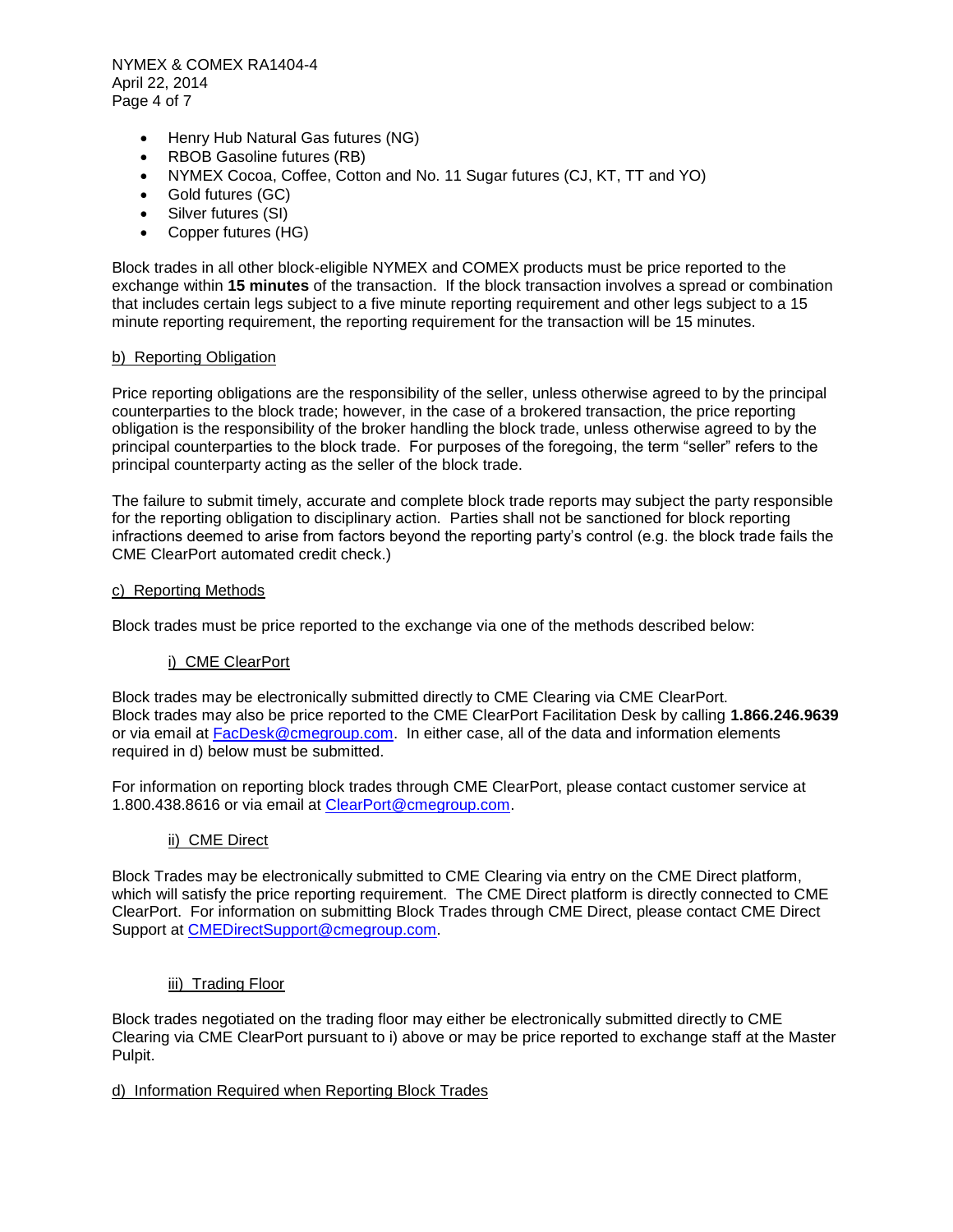When reporting a block trade, the following information will be required:

- Contract, contract month and contract year for futures, and, additionally for options, strike price and put or call designation;
- Quantity of the trade or, for spreads and combinations, the quantity of each leg of the trade;
- Price of the trade or, for spreads and combinations, the price of each leg of the trade;
- Buyer's clearing firm and seller's clearing firm;
- Name and phone number of the party reporting the trade (for block trades reported on the trading floor or reported via telephone or email to the CME ClearPort Facilitation Desk);
- For block trades reported via phone or email to the CME ClearPort Facilitation Desk, counterparty name and contact information must also be provided for trade verification purposes; and
- Execution time (to the nearest minute in Eastern Time) of the trade. The execution time is the time at which the trade was consummated.

Market participants must exercise diligence in accurately reporting the execution time of the block trade. The reporting of inaccurate execution times may result in disciplinary action.

## **7. Block Trade Submission Requirements to CME Clearing**

Block trades price reported to Exchange staff at the Master Pulpit on the trading floor must be entered by the seller or his designated representative into the CME clearing system within 30 minutes of execution and must contain the material terms of the trade, including the allocation to the correct clearing firm unless the trade will clear at the seller's qualifying clearing member firm. Within 30 minutes after entry by the seller, the buyer or his designated representative must enter into the CME clearing system a time of execution for the trade, note any disagreement with any of the terms of the trade entered by the seller, and allocate the trade to the correct clearing firm unless the trade will clear at the buyer's qualifying clearing member firm. When reporting spread or combination transactions, each leg must be entered individually. Separate submission to the CME clearing system is not required in the event that the block trade is directly entered into CME ClearPort, CME Direct or reported to the CME ClearPort Facilitation Desk.

## **8. Block Trade Recordkeeping**

Complete order records for block trades must be created and maintained pursuant to Rule 536 and CFTC Regulations. Additionally, the time of execution of the block trade must also be recorded for all block trades.

## **9. Dissemination of Block Trade Information**

The date, execution time, contract month, price and quantity of block trades are displayed on the CME Group website at the following link: [Block Trades.](http://www.cmegroup.com/tools-information/blocktrades.html)

Block trade prices are published separately from transactions in the regular market.

Block trade volume is also identified in the daily volume reports published by the exchange.

## **10. Use of Nonpublic Information Regarding Block Trades**

Parties involved in the solicitation or negotiation of a block trade may not disclose the details of those communications to any other party for any purpose other than to facilitate the execution of the block trade. Parties privy to nonpublic information regarding a consummated block trade may not disclose such information to any other party prior to the public report of the block trade by the Exchange. A broker negotiating a block trade on behalf of a customer may disclose the identity of the customer to potential counterparties, including the counterparty with which the block trade is consummated, only with the permission of the customer.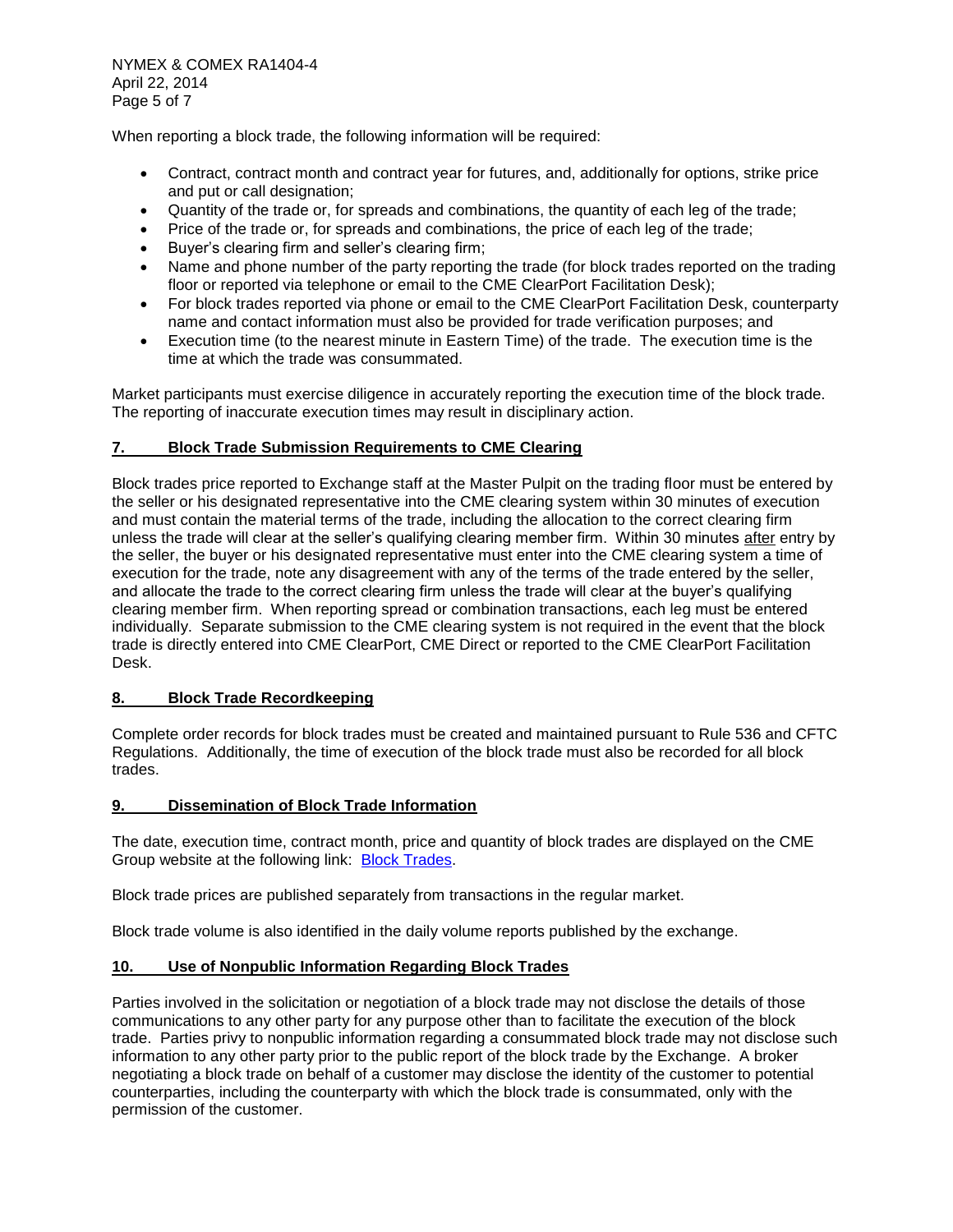NYMEX & COMEX RA1404-4 April 22, 2014 Page 6 of 7

Pre-hedging or anticipatory hedging of any portion of a block trade in the same product or a closelyrelated product based upon a solicitation to participate in a block trade is not permitted. A closely related product is a product that is highly correlated to, serves as a substitute for, or is the functional economic equivalent of the product being traded as a block.

Counterparties to a block trade are permitted to initiate trades to hedge or offset the risk associated with the block trade following the consummation of the block trade, including during the period preceding the public report of the block trade by the Exchange.

Except as provided above, parties privy to nonpublic information attendant to a block trade are prohibited from trading in the same product or a closely-related product for the purpose of taking advantage of such information prior to the public report of the block trade by the Exchange. This prohibition is not intended to preclude such parties from continuing to transact in the marketplace in the context of their normal business; rather, it precludes parties in possession of actionable nonpublic information regarding an imminent block trade or report of a block trade from specifically using such information to their advantage. Information regarding a block trade is considered to be nonpublic until such time that the block trade details have been disseminated to the marketplace by the Exchange or the information can otherwise be demonstrated to have become stale or obsolete.

Parties solicited to provide a two-sided block market are not deemed to be in possession of nonpublic information provided that side of market interest is not disclosed in the context of the solicitation.

## **11. Block Trades between Affiliated Parties**

Block trades between the accounts of affiliated parties are permitted provided that 1) the block trade is executed at a fair and reasonable price; 2) each party has a legal and independent bona fide business purpose for engaging in the trade; and 3) each party's decision to enter into the block trade is made by an independent decision-maker. In the absence of satisfying the requirements above, the transaction may constitute an illegal wash trade prohibited by Rule 534 ("Wash Trades Prohibited").

## **12. Text of NYMEX & COMEX Rule 526**

#### **Rule 526 BLOCK TRADES**

The Exchange shall designate the products in which block trades shall be permitted and determine the minimum quantity thresholds for such transactions. The following shall govern block trades:

- A. A block trade must be for a quantity that is at or in excess of the applicable minimum threshold. Orders may not be aggregated in order to achieve the minimum transaction size, except by those entities described in Sections I. and J.
- B. Each party to a block trade must be an Eligible Contract Participant as that term is defined in Section 1a(18) of the Commodity Exchange Act.
- C. A member shall not execute any order by means of a block trade for a customer unless such customer has specified that the order be executed as a block trade.
- D. The price at which a block trade is executed must be fair and reasonable in light of (i) the size of the block trade, (ii) the prices and sizes of other transactions in the same contract at the relevant time, (iii) the prices and sizes of transactions in other relevant markets, including without limitation the underlying cash market or related futures markets, at the relevant time, and (iv) the circumstances of the markets or the parties to the block trade.
- E. Block trades shall not set off conditional orders (e.g., Stop Orders and MIT Orders) or otherwise affect orders in the regular market.
- F. Unless otherwise agreed to by the principal counterparties to the block trade, the seller, or, in the case of a brokered transaction, the broker handling the block trade, must ensure that each block trade is reported the Exchange within five minutes of the time of execution in the following futures products: Brent Crude Financial, Brent Crude Oil Last Day Financial, Light Sweet Crude Oil, Gulf Coast Sour Crude Oil, New York Harbor ULSD Heating Oil, Henry Hub Natural Gas, RBOB Gasoline, Cocoa, Coffee, Cotton, No. 11 Sugar, Gold, Silver and Copper. In all other block-eligible futures products and all block-eligible options products, the seller must ensure that each block trade is reported to the Exchange within fifteen minutes of the time of execution. The